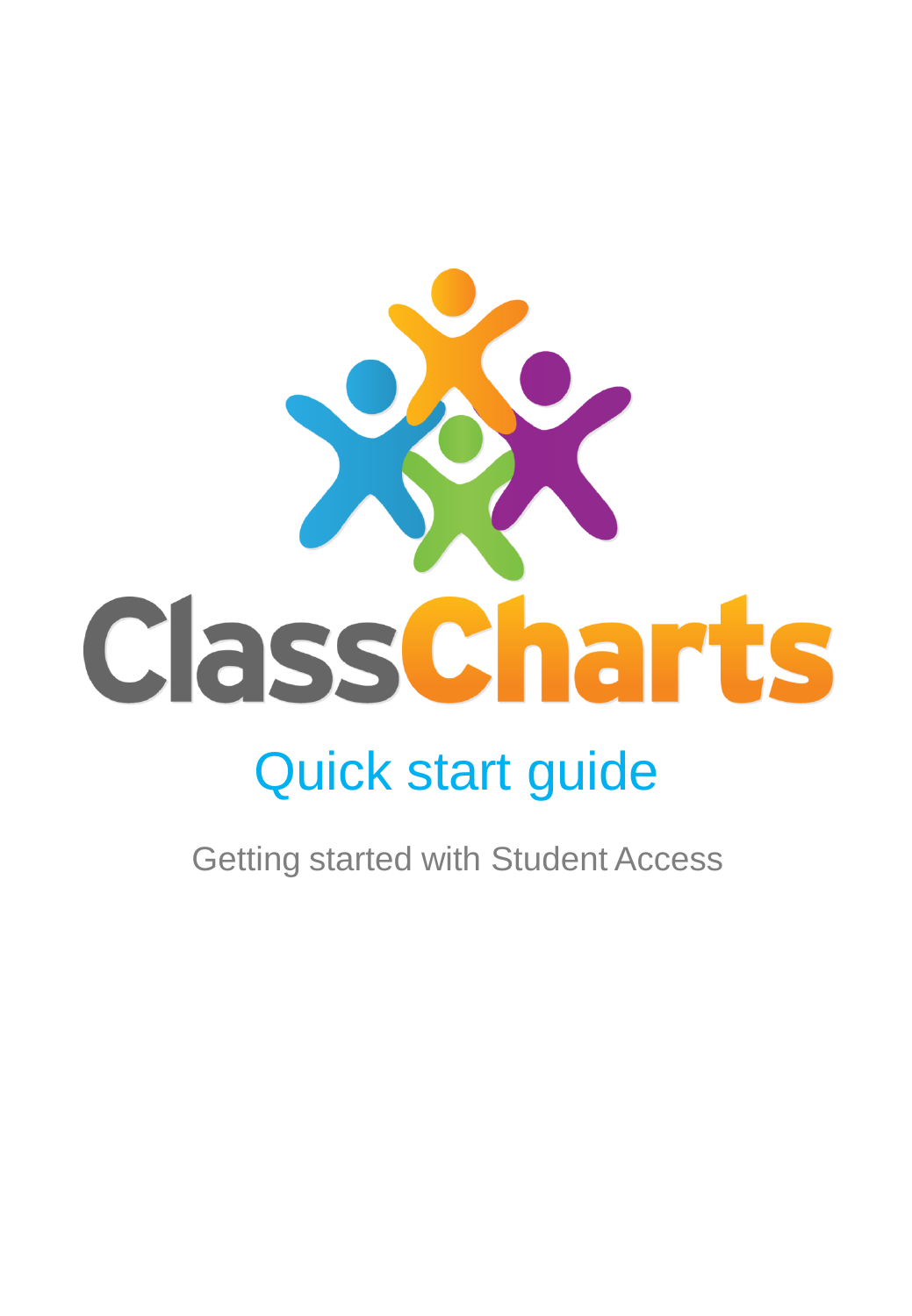#### What is Class Charts for Students?

Depending on how your school has set our system up, you will be able to use Class Charts to keep track of your achievements and behaviour, buy rewards from the Reward store, stay on top of your homework and keep track of scheduled detentions.

Class Charts for students can be accessed via our website, or by our iOS and Android apps.

You can access the student website and links to the student apps at: <https://www.classcharts.com/student/login>

| <b>INI 7 4 66% 0 15:01</b><br>ClassCharts Student<br>彜<br>圜    |                                                                              |                                                                                                                                                                                                                           |                                                                                                                                                                         |
|----------------------------------------------------------------|------------------------------------------------------------------------------|---------------------------------------------------------------------------------------------------------------------------------------------------------------------------------------------------------------------------|-------------------------------------------------------------------------------------------------------------------------------------------------------------------------|
| REWARDS<br><b>HOMEWORK</b><br>REPORT                           |                                                                              |                                                                                                                                                                                                                           |                                                                                                                                                                         |
| Behaviour score breakdown                                      |                                                                              | $\bullet$                                                                                                                                                                                                                 |                                                                                                                                                                         |
| Shouting out -1<br>On task +1<br>Good work +1<br>Creativity +1 | <b>XX ClassCharts</b><br>Print<br><b>BEHAVIOUR</b><br>ATTENDANCE<br>ACTIVITY | HOME REWARDS HOMEWORK<br>Behaviour report for:<br>Ian Anderson<br>Behaviour<br>Behaviour score breakdown<br>Creativity +1<br>Chatty -1<br>Homework issue -1<br>Good work +1<br>Good progress +1<br>Merit +1<br>On task +1 | ≡<br>Report dates:<br>曲 1/11/2016 - 1/12/2016 -<br>Weekly Behaviour Breakdown<br>32<br>100%<br><b>75%</b><br>50%<br>13/11/2016<br>25%<br>Ratio: 0%<br>Total: 0<br>$-0%$ |
| Weekly Behaviour Breakdown<br>100%<br>15/09/2016 - 14/10/2016  |                                                                              | Attendance                                                                                                                                                                                                                | Positive <b>In Negative</b> + Ratio                                                                                                                                     |

#### Student Code

You should have received a Student code from your school, which will look similar to the example code shown on the right.

This code is used to log into your student account, which is covered on the next page.

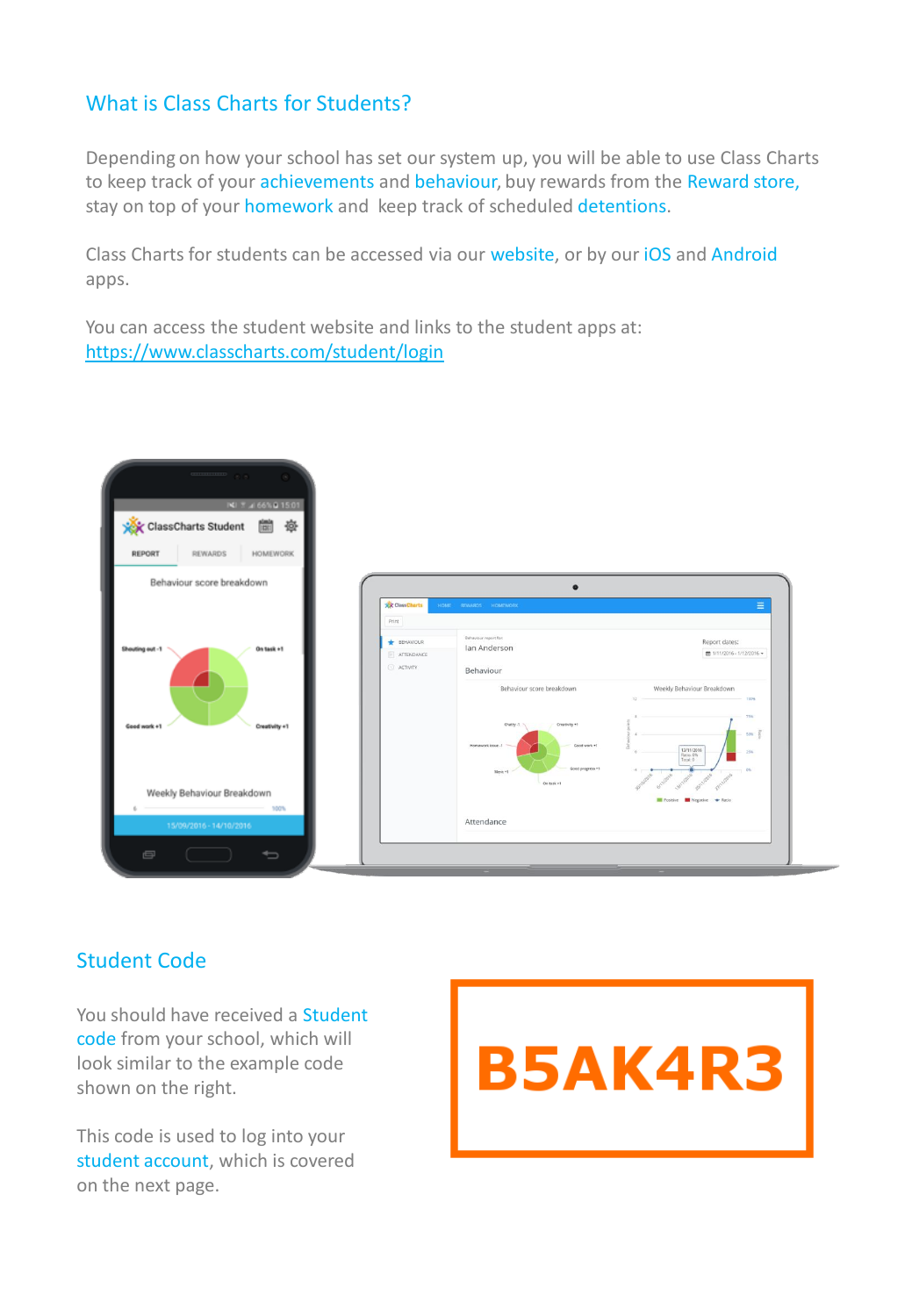# How to Log in

#### Log in via the website

You can log into Class Charts by going to [https://www.classcharts.com/](https://www.classcharts.com/student/login) [student/login.](https://www.classcharts.com/student/login)

Click the login button and select the student option.

Simply enter your student code and click Log In. You will then be able to access your account.

| Log in                                      |               |                                                                                             |  |
|---------------------------------------------|---------------|---------------------------------------------------------------------------------------------|--|
| Teacher                                     | Parent        | <b>Student</b>                                                                              |  |
| Pupil code                                  |               |                                                                                             |  |
| $\blacksquare$ Remember me                  |               | Log In                                                                                      |  |
|                                             | your teacher. | To log in and view your behaviour report you will need to enter the code provided to you by |  |
| <b>AVAILABLE ON THE</b><br><b>App Store</b> |               | GET IT ON<br>Google play                                                                    |  |



#### Log in via the apps

As shown above, you can download the Class Charts Student apps from the student login page.

Once you have the app installed, open it and you will be asked for an access code.

Enter your Student Code here and you will be able to access your account.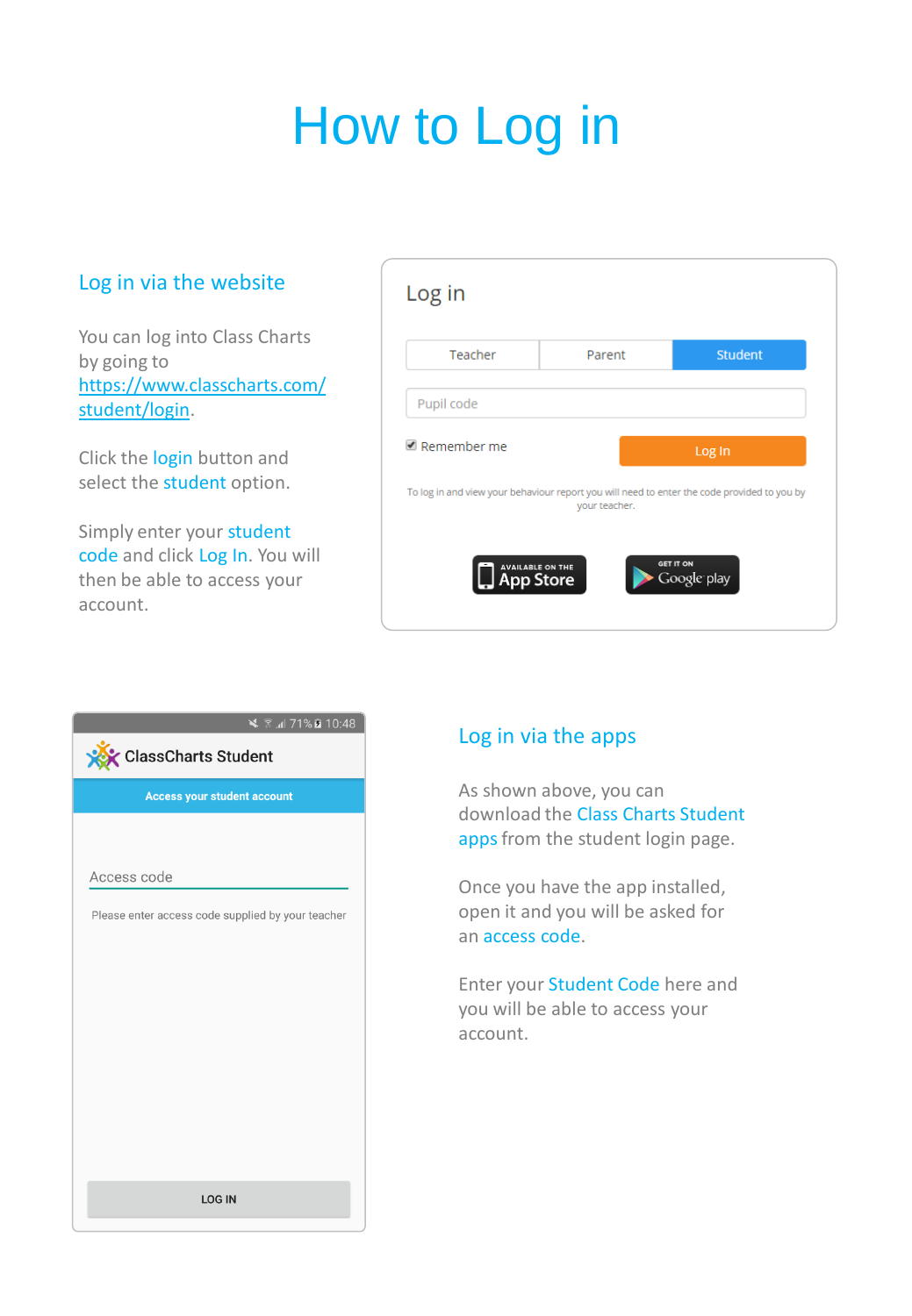# Behaviour

#### Behaviour breakdown

On the behaviour screen you will be presented with graphs which display your overall behaviour in the form of a pie chart and a bar graph.

To change the date range of displayed data, simply click on the calendar icon.





#### Activity Feed

Below these graphs you will find a detailed list of behaviour awards you have been given. Depending on your school's settings, you should be able to see what the behaviour was, when it was awarded and how many points the award was worth.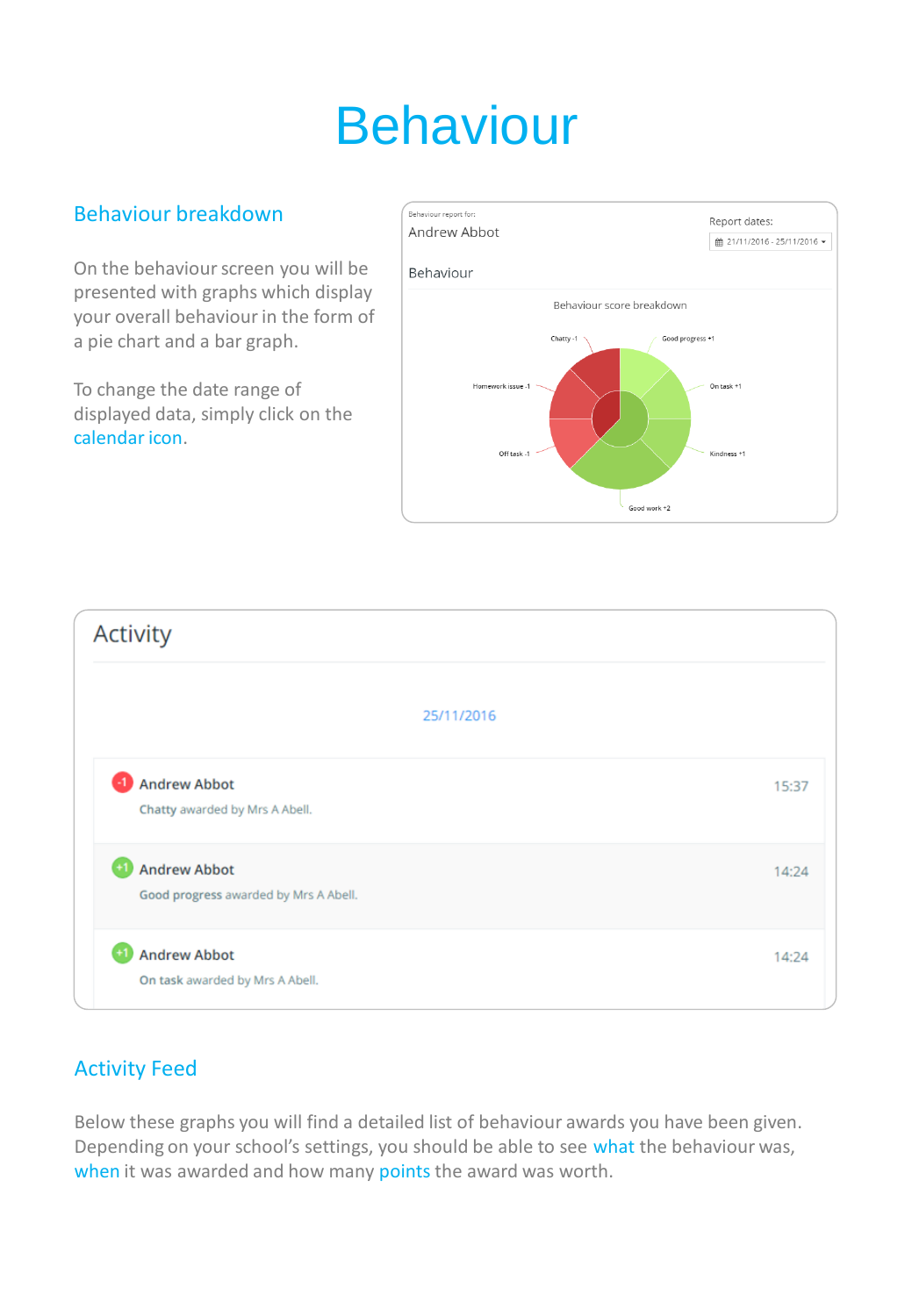## **Attendance**



If it has been enabled by your school, you will be able to access your attendance information. Depending on your school's setup, this is either shown on a day by day basis for each of your lessons or as AM and PM attendance for the day.

The attendance colour coded system is broken down as follows:

**Green**: Present **Yellow**: Late **Red**: Absent **White**: No attendance information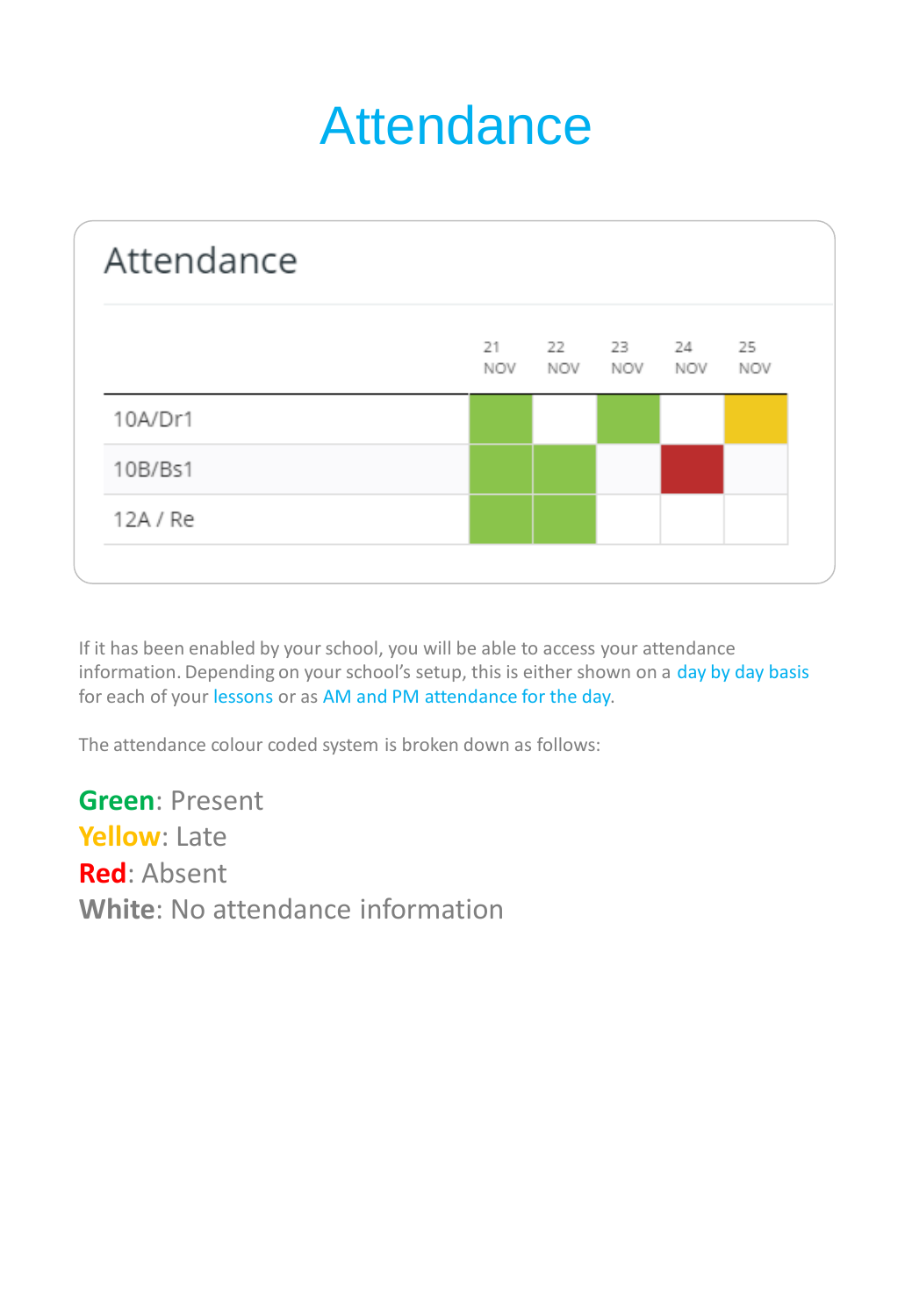## Reward Store

If your school has a reward store, you will be able to buy rewards through your Class Charts Student account

The number next to Balance shows how many points you have available to spend.

Scrolling through this page will show you the rewards that are available and how many points they cost.

To purchase a reward, simply click on the Purchase button below a reward.

If you have enough points, the cost will be taken away from your balance and the reward will be successfully purchased.

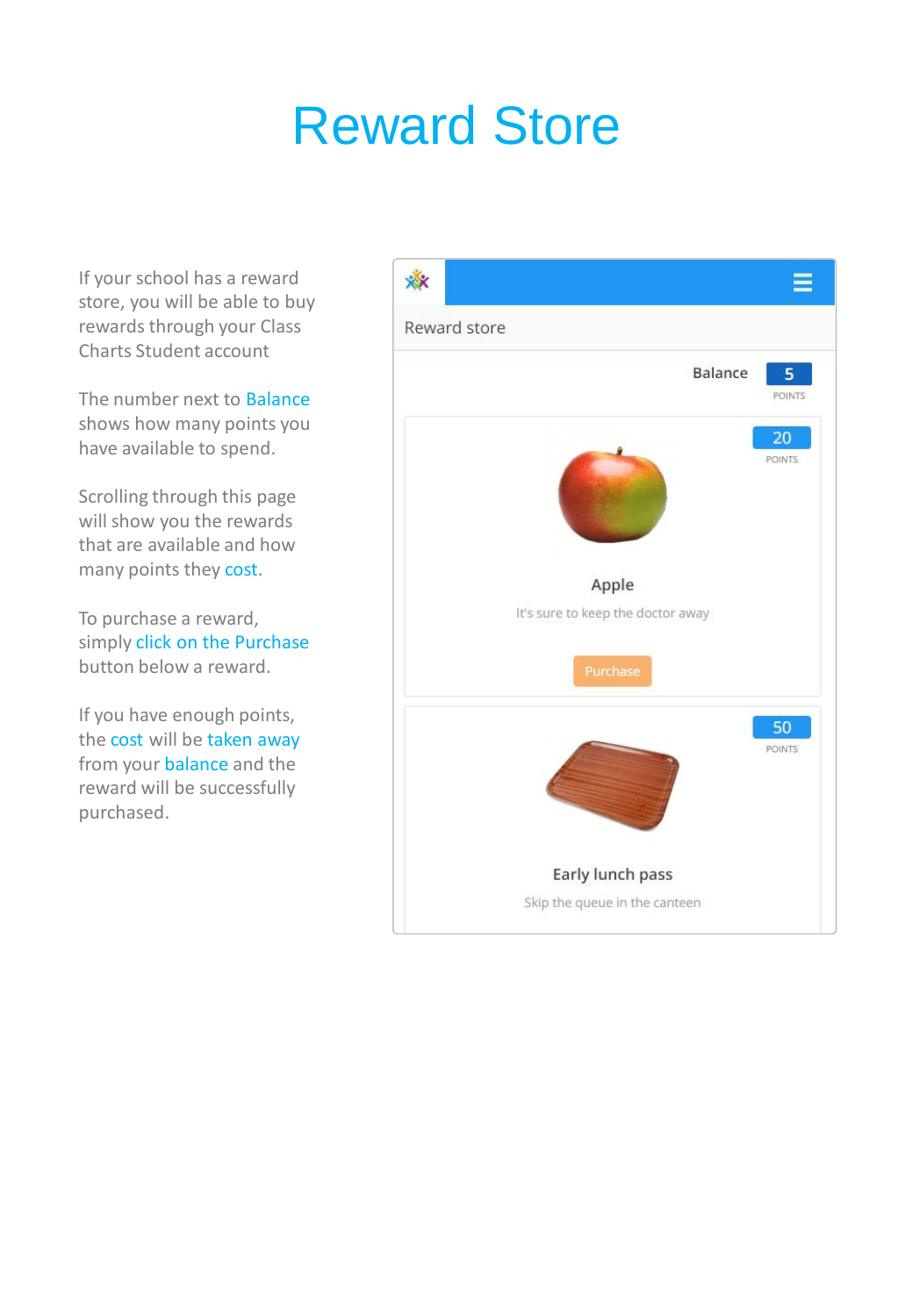### Homework

If your school has enabled the homework view, you will see a Homework option in the menu. Clicking on this displays a list of the homework you have been given.

Homework tasks fall under 3 different categories: to do, pending and submitted.

**To do**: These are the tasks that you need to complete. Once you have completed them, tick the checkbox.

**Pending**: These are the tasks you have ticked as submitted, but have yet to be confirmed by your teacher.

**Submitted**: These tasks have been confirmed as completed by the teacher who gave you the homework.

| <b>TO DO</b>                                                                     |                |
|----------------------------------------------------------------------------------|----------------|
| $\Box$ G1: End of Module Test<br>Geography                                       |                |
| Due date: 2/12/2016                                                              | <b>DETAILS</b> |
| <b>COMPLETED</b>                                                                 |                |
| <b>G1: Tectonic Plates Review</b><br>Geography                                   |                |
|                                                                                  |                |
| Due date: 30/11/2016                                                             | <b>DETAILS</b> |
| <b>SUBMITTED</b>                                                                 |                |
| G2: Evaluate the following<br>methods of sustainable<br>development<br>Geography |                |
| Due date: 14/11/2016                                                             | <b>DETAILS</b> |



You can find out more about a homework task by clicking details.